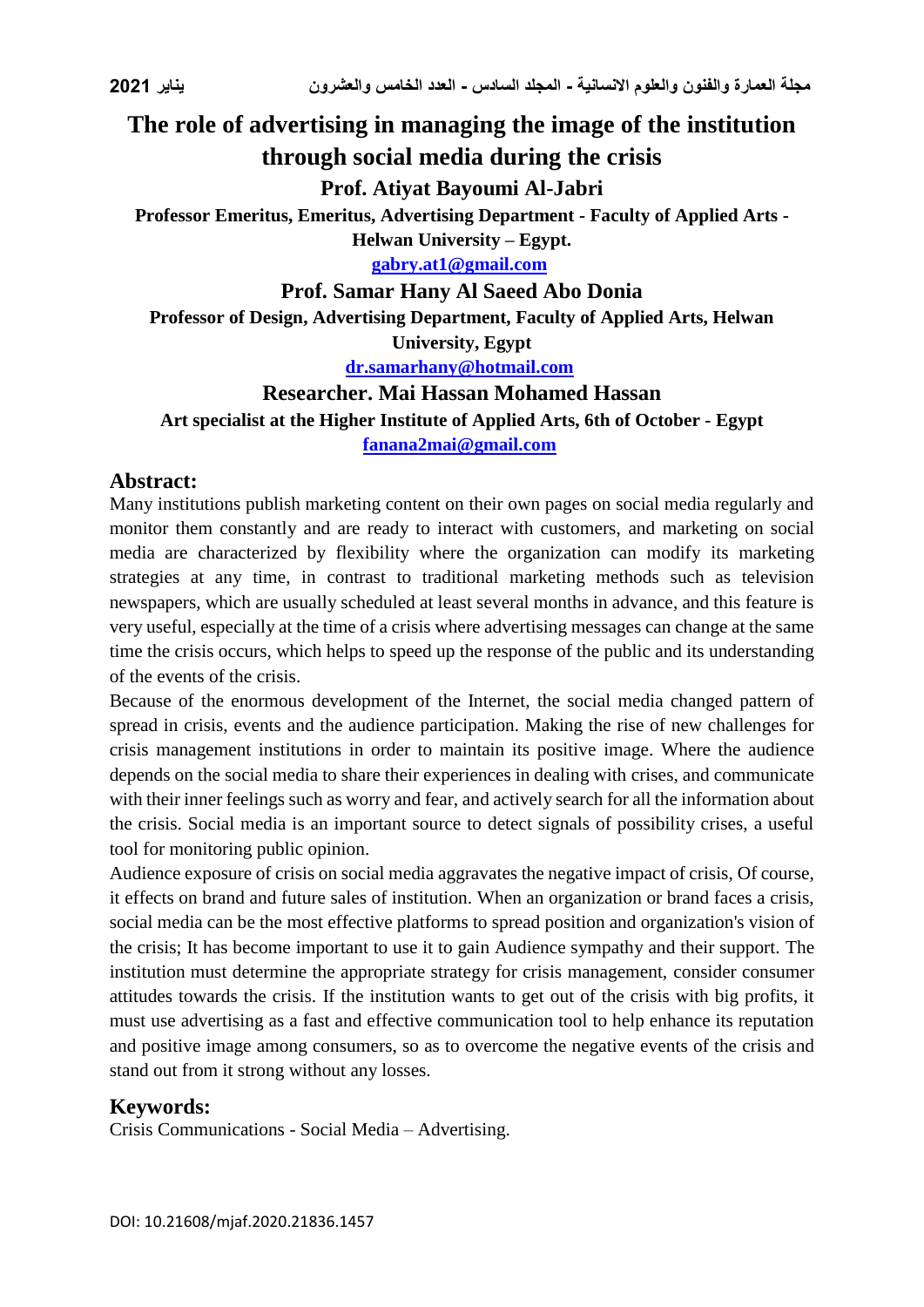# **Research problem:**

Despite knowing the importance of social media as a fast and low-cost marketing tool, we find that most institutions overlook their role in solving the crisis or amplifying their damages, with a scarcity of studies that are concerned with the role of advertising on social media at the time of the crisis, hence the problem of research in an attempt to answer the following questions:

1. How can social media be used as a mean of communication with the Foundation's public during the crisis?

2. How can advertising be used to manage the institution's image on social media during a crisis?

3. What is the appropriate advertising strategy for the institution in facing a crisis on social media?

# **Research Goals:**

The research aims to emphasize the importance of using advertising as a fast and effective means of communication on social media in managing the positive image of the institution in a crisis.

# **Research imposition:**

The research assumes that when formulating and designing institution's advertising messages on social media to respond to crisis events, it has a direct and successful impact in managing and resolving them effectively.

# **Research methodology:**

The research follows the descriptive approach of some Egyptian and foreign crises and how institutions manage those crises by using advertising on social media.

# **Theoretical Framework:**

# **1. The social media:**

It is a group of effective communication sites on the Internet for different entities and institutions, which reduce geographical and time limits, and allow the sharing of information for those of concern to these parties, in a way that allows the rapid and wide spread of news, which helps to reduce crises and disasters and reduce their effects.

# **2. The crisis:**

It is a sudden and unexpected event that threatens to disrupt all business of the institution and has a negative impact, and this threat affects its reputation and financial position in the markets, as it has a negative impact on its relationship with its customers. <sup>4</sup>

# **3. Reasons for relying on social media during the crisis:**

One of the studies that shows the extent of the public's dependence on social media during times of crisis indicates that the largest percentage (70.5%) depends on these networks and mobile applications during the crisis, and the study shows that Facebook is more preferred to rely on it in times of crisis, while (WhatsApp) comes first, then(YouTube) followed by (Twitter).

These results reflect the importance of Facebook as the most prevalent and used, because events cannot be followed, but reactions and repercussions, and the transmission of the positions of the various parties (official - and unofficial), in addition to the strength of feelings carried by this site, which are largely related to the situation of the crisis and the actors in it.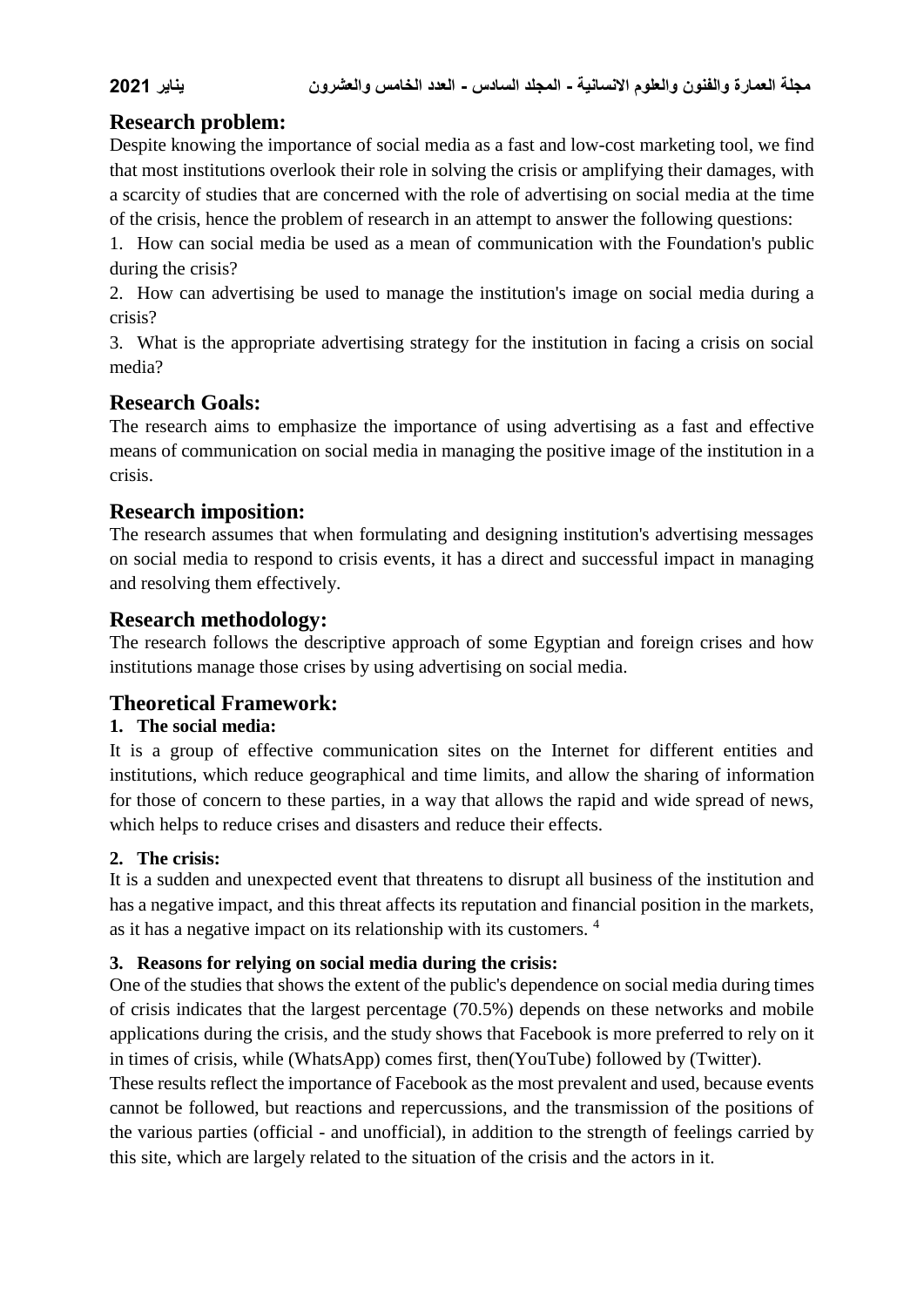As for (YouTube) is one of the important sites in times of crisis, because videos can be embodied through it that reveal some hidden aspects related to the crisis sound and image, and it provides an opportunity to present the other side of the truth that traditional media may not be able to provide, whether that in the form of visions or characters that are not allowed to appear in the traditional media or even watch a video that the context does not allow to display.

# **4. Managing the institution's image through social media:**

Institutions strive to develop their image, their will to stimulate sales, establish goodwill for the institution, and foster positive relationships with society, and opinion leaders to achieve a competitive situation, and managing the institution's image is a three-stage dialogue process:

### **Build the image:**

It begins when the institution is unknown, and this stage is difficult, because most members of society are ignorant of the institution, so the institution needs to provide a modern and influential advertising strategy that includes creative advertising ideas and methods, and attention to social media networks because of its extreme importance and rapid impact on the public.

### **Maintaining the image:**

It means maintaining the success of the communication and advertising strategies achieved by the institution, emphasizing the importance of the positive image of the institution through various social media, and attention to the ever-changing reactions of the public and interest.

#### **Restore the image:**

It occurs when the organization suffers from a crisis where a communication and advertising strategy is designed to restore the image of the institution, and this stage is critical due to its threat to the positive image of the institution and the possibility of the institution being exposed to significant damage and the possibility of its disappearance, which makes the institution take care of social networking at that critical time as it is characterized by communication capabilities. It is immense, as it provides attractive factors to the public in its various misses, and the ease of creating good impressions in the minds of the audience and narrowing the gap between the perceived image (at the time of the crisis) and the desired image in order to achieve its goals by creating a good image of the institution.

# **5. Crisis communications on social media during a crisis:**

 Because of the tremendous development in the Internet, social media has dramatically changed the prevalence of the crisis and events and the participation of the public in it, which led to the rise of new challenges to crisis management for institutions in order to maintain their positive mental image.

 Social media has an important role in communicating with crises, with enormous influencing power not only to influence the event of the crisis itself, but also to have a counterimpact on people's understanding, building ideas and impressions, and influencing community behaviors and reactions.

 When comparing with traditional media and due to its great impact, the power of social media has been recognized in the event of a crisis for the institution, and more importantly, social media has changed dramatically how the pattern of crisis events spread, which helped spread the news of the crisis very quickly at a wide range.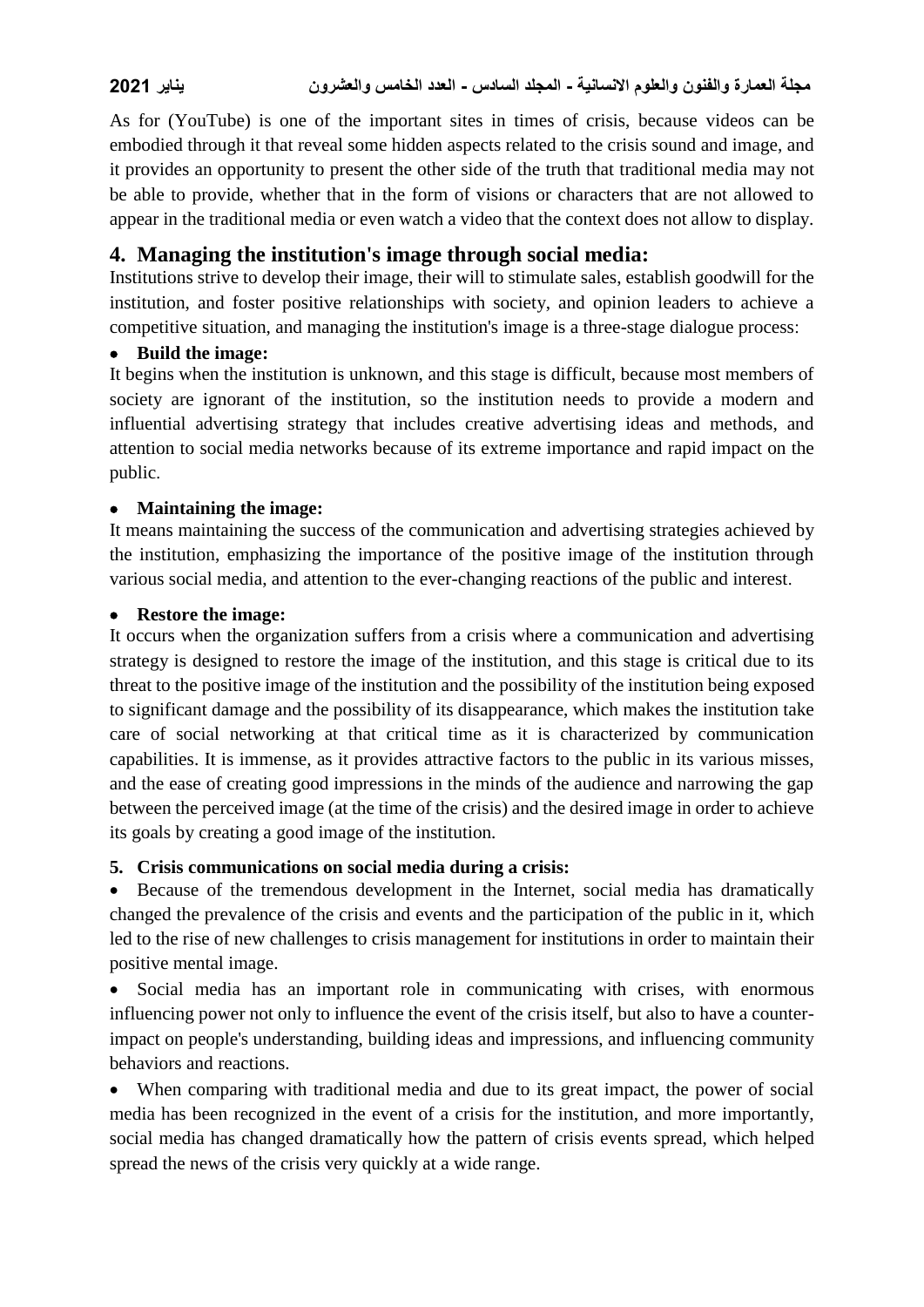Taking copies of the news published on other media such as television and newspapers and publishing them on social media, at which time the public turns into a receiver for negative news, and provided him with an interactive feature during communication on these networks where he can express his own opinions and share them, send comments and discuss the crisis happened with other followers. Here, the audience now has a stronger voice in communicating with crises and switching from the negative state of consuming information to actively participating in the news. <sup>5</sup>

# **6. The impact of social media on the brand:**

At the time of crisis, consumers circulate crisis news on social media, which exacerbates the negative impact of the crisis and of course affects the brand and future sales of the institution, and when an organization or brand faces a crisis, social media can be one of the most effective platforms for spreading a position and vision. The Foundation is out of crisis, as it has become commonplace to use communication websites in the crisis to gain sympathy and support from the public.

It is clear to us that a strong brand can resist the impact of negative publicity at a time of crisis and thus reduce potential fluctuations in the organization's future sales, when building a strong brand provides the organization with the ability to cope with inevitable crisis events. <sup>6</sup>

But with institutions with a strong brand in the market, we find this negative impact much less compared to institutions with new or weak brand, where consumers are less likely to attribute the cause of the crisis to the institution, because of the brand's strong strength and their loyalty to it, but with the Weak brand consumers attribute the cause of the crisis to it and the various complaints poured in due to the crisis, so the negative impact of social networking sites after the crisis increases on the institution with the weak brand from the firm with a strong brand.

#### **7. The importance of using advertising in a crisis:**

We find that, once a crisis occurs, the Foundation focuses on managing open relations with all groups of the public, and the various media, where we find that it has a very large role in dealing with the events of the crisis, and in order for the Foundation to form an ideal relationship to communicate with all concerned parties, it uses the advertisement as a mean to convey its message directly in a fast and effective way, and many organizations have succeeded in designing specific advertising messages and used them successfully as means of communication and restoring a positive image during the crisis.

# **8. Advertising strategy to face the crisis on social media:**

Many companies publish marketing content on their own pages on social media regularly and monitor them constantly and are ready to interact with customers, and marketing on social media is characterized by flexibility where the institution can modify its marketing strategies at any time and that is in contrast to traditional marketing methods such as Television Newspapers, which are usually scheduled at least a few months in advance, and this feature is very useful especially at the time of a crisis where advertising messages can change at the same moment the crisis occurs, which helps to speed up the response of the public and its understanding of the events of the crisis.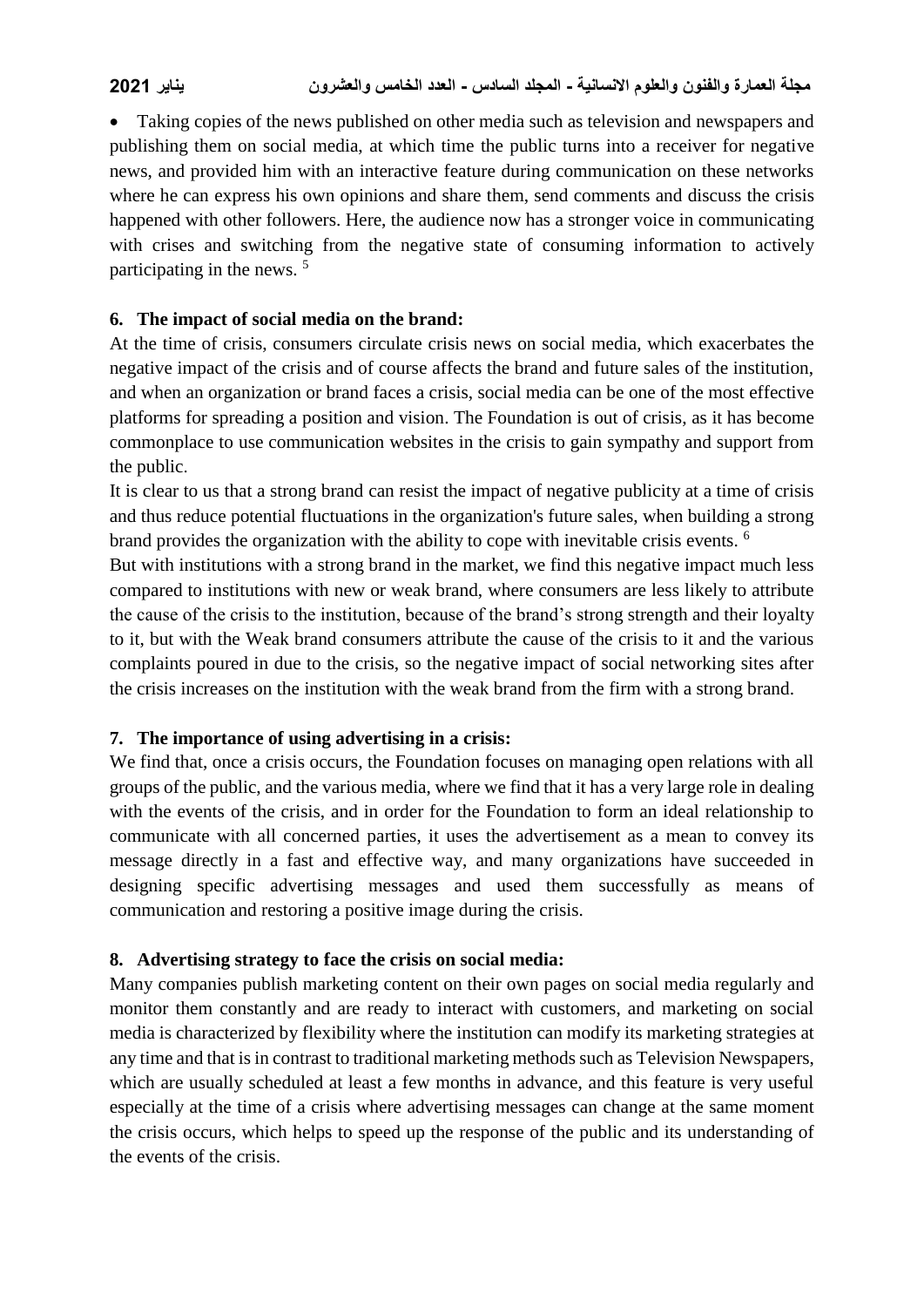The organization must define the appropriate strategy for managing the crisis, and whether or not it intends to publish messages of apology and regret to its audience, and it must also study the attitudes of consumers towards the crisis, and a strategy to confront the crisis has been developed on social media, which is divided into:

# **Brand Marketing:**

Social media platforms are ideal for brand marketing because companies can reach a large number of audiences or potential customers at a relatively low cost, providing a cost-effective (cost-effective) way to communicate with the audience and broadcast for them advertising messages that enhance their vision and build brand loyalty.

But at a time of crisis, the effort to market the brand on social media should be reduced since sometimes it is counter-productive, preferably as an explanation of the crisis situation or an apology for the cause of the crisis.

### **Improve customer relationship:**

One of the advantages of social networking sites is that the institution can build better relationships with customers, which have a positive impact on the financial performance of the organization and its position in the markets.

# **Research results:**

1. The good use of social media helps to show the reality of the institution and fight rumors and distortion and misinformation campaigns, especially in times of crisis.

2. The electronic interaction of the institution at the time of the crisis on social media with the public limits the severity of the negative effects of the events of the crisis, which helps in converting the negative consumer into a positive consumer and regaining his confidence in the institution again.

3. The successful selection of an appropriate advertising strategy to confront the crisis on social media, while studying the attitude of consumers towards the crisis helps greatly in managing and overcoming most of the negative effects of it.

In times of crisis, consumers become unsure of the quality and credibility of the organization due to the negative impact of the crisis and its events, the organization must be more attentive to the demands of customers who express their opinions on social media sites that can help reduce consumer anxiety and enhance positive customers.

Poor performance in providing responses via social media can negatively affect branding images, and limits the organization's ability to use social media and customer service in times of crisis.

This strategy is based on doing more with customers on social networks and reducing brand marketing effort.<sup>8</sup>

# **Research Recommendations:**

Through the results obtained, the researcher recommends the following:

1. Acknowledgment of the value and importance of social media in managing institutional crises, to become a real way to communicate with citizens, through which they can freely express their views and perceptions to face crises, in a desire to reach a collective participation in decision-making that guarantees a successful response to crises.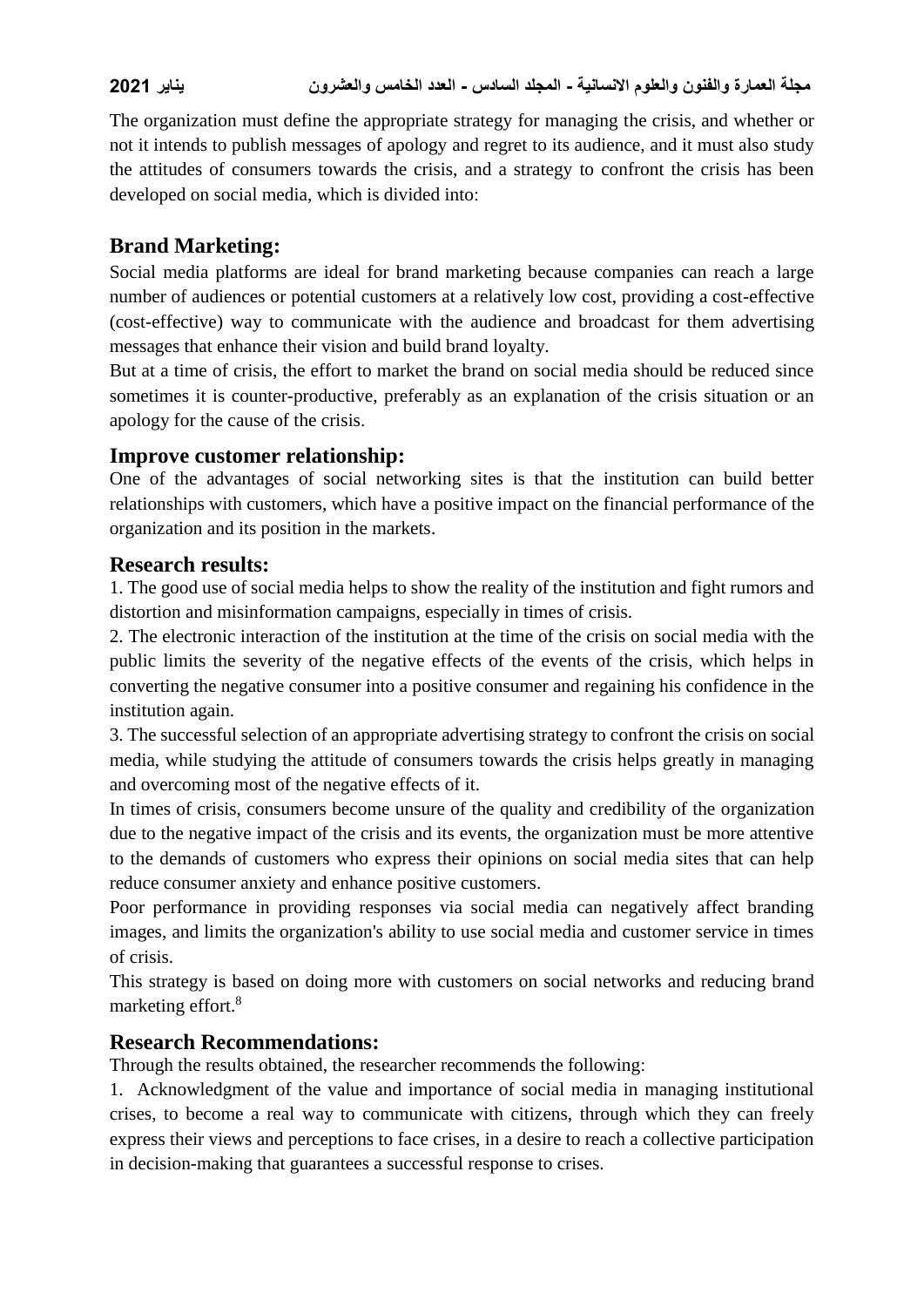2. Activating the role of advertising during a crisis by publishing and designing appropriate messages for crisis events, in an attempt to reduce the negative effects on the brand of the institution

# **References:**

### **First: Arabic References:**

1. Hafiz Aldrida «Ibtahaj The Sociology of Culture through Social Networks Advertisement-(Journal of Architecture, Arts and Humanistic Science) - (2020)

2. Metwally, Amal El-Sayed Ahmed: The Arab Journal for Media and Communication Research, Faculty of Information, Al-Ahram Canadian University, Egypt.

3. Murad, Manal Muhammad: The impact of new media on the practice of public relations, published research, Journal of Communication Sciences, Faculty of Information, Omdurman University, Sudan, 2016.

# **Second: Foreign references:**

4. Ganga S. Dhanesha, Krishnamurthy Sriramesh: Culture and Crisis Communication: Nestle India's Maggi Noodles Case, Journal of International Management, 2017, p 2.

5. Qiuju Luo, Xueting Zhai : "I will never go to Hong Kong again!" How the secondary crisis communication of "Occupy Central" on Weibo shifted to a tourism Boycott-Science Direct, 2017, p160,161.

6. Liwu Hsu, Benjamin Lawrence: The Role of Social Media and Brand Equity Du ring a Product Recall Crisis: A Shareholder Value Perspective, A shareholder value perspective, International Journal of Research in Marketing- 33(1),2016-p13:16**.**

7. Yan Wang: Brand crisis communication through social media, Corporate

Communications: An International Journal, Vol. 21 Issue: 1pp.56,72, 2016, p56 :60.

8. Andrew B. Whinston , Huaxia Rui : Social Media Strategies in Product Harm Crises Thirty Sixth International Conference on Information Systems, Fort Worth ,Texas, USA-2015,p9.

# **Third: Internet sites:**

9. [https://www.carrefouregypt.com/mafegy/ar/-/-/-/nectar-fruit-juice/beyti-tropicana-juice](https://www.carrefouregypt.com/mafegy/ar/-/-/-/nectar-fruit-juice/beyti-tropicana-juice-apple)[apple](https://www.carrefouregypt.com/mafegy/ar/-/-/-/nectar-fruit-juice/beyti-tropicana-juice-apple)**\**15-12-2019

10. https://www.facebook.com/BeytiJuice/15-12-2019

11. https://www.youm7.com/story/2016/5/14/2717684/-25-11-2019

12. https://www.facebook.com/TheHubAdvertising/photos/a.194429310746178/60649786953 9318/?type=3&theater\15-12-2019

13. https://www.facebook.com/TheHubAdvertising/photos/a.194429310746178/60649786953 9318/?type=3&theater-15-12-2019

- 14. http://www.dotmsr.com/news/204/757630/84\15-12-2019
- 15. https://www.facebook.com/TheHubAdvertising/posts/608733735982398:0\15-12-2019
- 16. <https://www.youtube.com/watch?v=dA5Yq1DLSmQ-> 2-11-2019

17. [https://www.dailymail.co.uk/tvshowbiz/article-4381248/Twitter-users-BLAST-new-](https://www.facebook.com/NestlePureLifeEg/posts-)

[Kendall-Jenner-Pepsi-commercial.html-](https://www.facebook.com/NestlePureLifeEg/posts-) 25-12-2019

18. https://twitter.com/pepsi?ref\_src=twsrc%5Egoogle%7Ctwcamp%5Eserp%7Ctwgr%5Eaut h-15-12-2019

19. <http://shbabbek.com/show/121508-> 25-11-2019